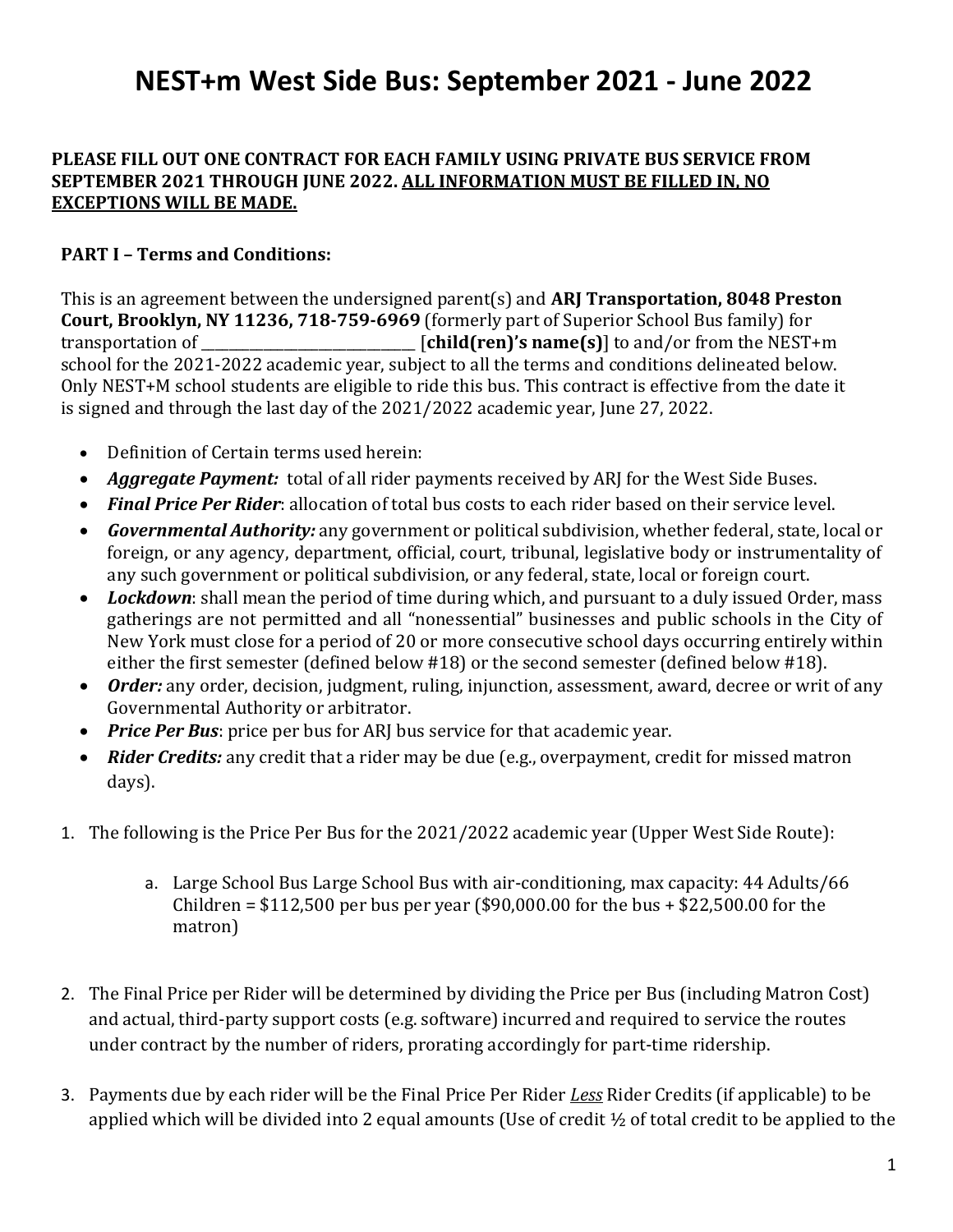first payment and ½ to the 2nd payment) to the 2021/2022 academic year*. Payments* will be made in two installments. In brief:

a. The first payment & signed contract is due by September 10, 2021.

b. The second payment is due by February 15, 2022.

c. The second payment may be adjusted such that the aggregate payment amount will equal the Total Amount due to ARJ Transportation for the 2021-2022 academic year based on final ridership, as in past years, adjustments made (either increasing or decreasing price per rider based on final ridership)

#### **Kindly submit your payment to: ARJ Transportation 431 North Courtland Street E. Stroudsburg, PA 18301**

4. The Aggregate Payment due for each bus will be the Price Per Bus less total Rider Credits (if any) to be applied for the 2021/2022 academic year.

### **ARJ TRANSPORTATION'S RESPONSIBILITIES**

- 5. For the fees described above, riders have the right to be picked up in a clean, air-conditioned bus that is driven by a bus driver that meets the safety requirements established by the New York City Department of Education including, but not limited to, functioning seat belts for each seat.
- 6. Riders have the right to expect their bus to arrive at, or as close as possible to, their appointed pickup and drop-off times.
- 7. In the event the bus driver believes that the bus will arrive at a particular stop more than 5 minutes past the appointed time, it is the matron's responsibility to contact the parent(s)/guardian(s) of the rider(s) at that stop to inform them that the bus will be late. The matron will also give his/her best effort to respond to parents' reasonable calls/texts regarding the whereabouts of the bus.
- 8. If, in the bus driver's judgment, it becomes apparent that the bus is running significantly late and will arrive at the school or afternoon stops late, it is the matron's responsibility to inform ARJ Transportation and it is ARJ Transportation's responsibility to inform the parent or guardian of the status of that run.
- 9. It is the matron's responsibility to ensure that the riders on the bus are wearing their seatbelts.
- 10. In the event ARJ TRANSPORTATION is aware of any circumstance that would affect the timeliness or comfort of the morning or afternoon rides, it is ARJ's responsibility to give notice to the parent coordinators as soon as reasonably possible. These circumstances include, but are not limited to, informing the parent coordinators of the absence of the regular bus driver and the matron for any given bus.
- 11. ARJ, in consultation with the parent coordinators, will provide a set of driver and matron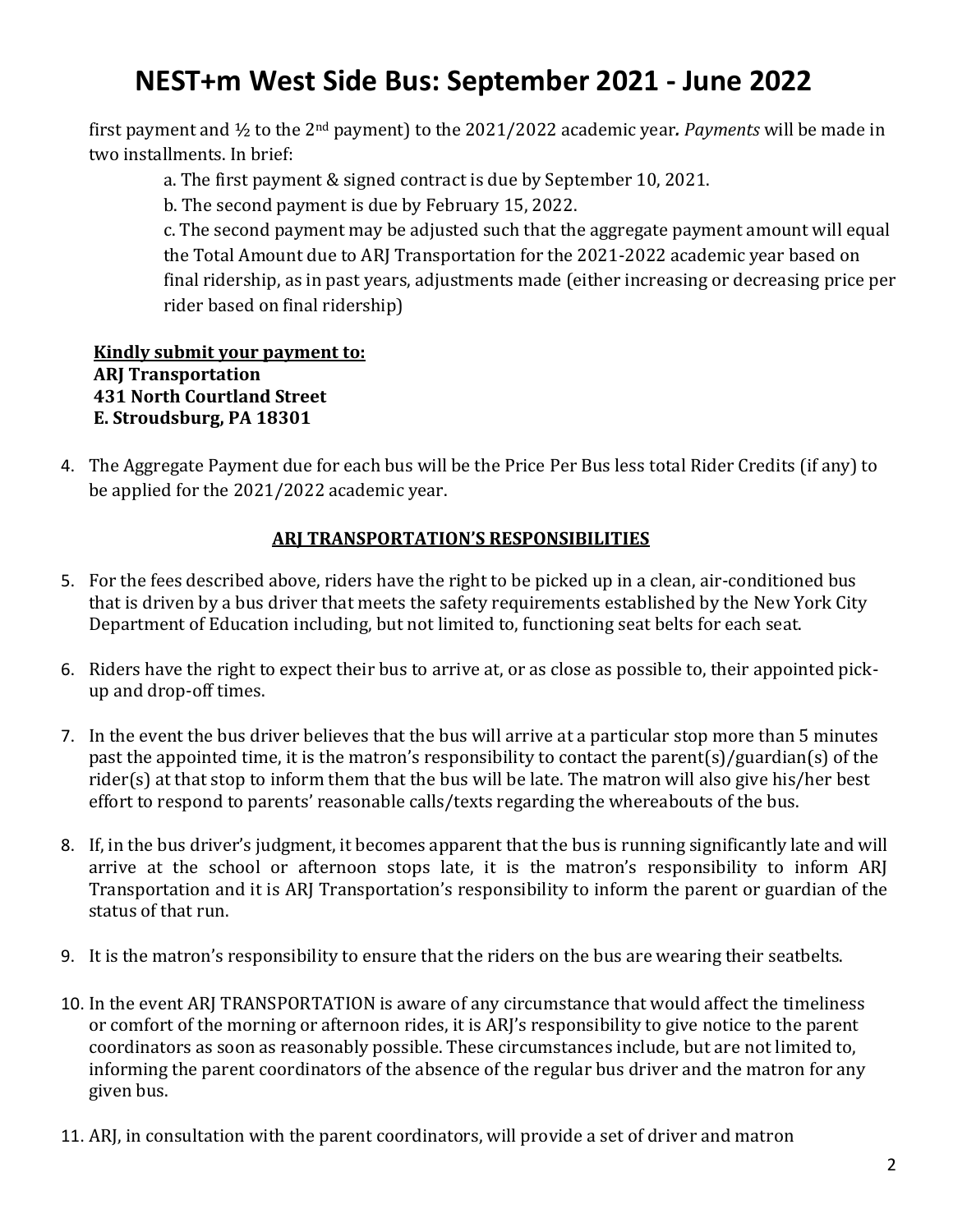guidelines regarding general responsibilities.

- 12. In the event a matron for a particular bus is absent for more than 5 rides in any 1 month or more than 15 rides during the academic year, without a replacement matron, ARJ Transportation will refund the riders of that bus a pro rata amount for the time lost.
- 13. If the permanent driver is absent, ARJ will enable their substitute driver to successfully to perform required driver duties which include, but is not limited to, picking up and delivering children to the destination according to the schedule in a timely manner. ARJ will provide the substitute driver with the necessary route information, navigation tools, passes and contacts.
- 14. All ARJ Transportation employees and subcontractors will comply with all applicable laws, including, without limit, those relating to COVID-19.

### **RIDERSHIP RESPONSIBILITIES**

- 15. Upon signing this contract, you will be obligated to pay the Final Price Per Rider and such payment is due regardless of whether you utilize this transportation for the full academic year, except where stated in paragraphs 17e and 18. Payments are nonrefundable.
- 16. Additional costs, fees and liabilities:
	- a. Parents hereby agree to be liable for any and all damages caused to the buses by their children.
	- b. Parents are liable for a \$30 fee on returned checks.
	- c. A \$50 late fee will be applied if payment is received 15 calendar days past the due date.
	- d. In the event gasoline prices in New York City exceed \$4.50 per gallon (including all applicable taxes and fees as set forth in the NYSERDA website: [https://www.nyserda.ny.gov/Researchers-and-Policymakers/Energy-Prices/Motor-](https://www.nyserda.ny.gov/Researchers-and-Policymakers/Energy-Prices/Motor-Gasoline/Weekly-Average-Motor-Gasoline-Prices)[Gasoline/Weekly-Average-Motor-Gasoline-Prices](https://www.nyserda.ny.gov/Researchers-and-Policymakers/Energy-Prices/Motor-Gasoline/Weekly-Average-Motor-Gasoline-Prices) ) a fuel sur charge of \$10 per bus per day (excluding weekend and holidays) will be applied.
	- e. In the event that New York City, New York State or the US Federal Government passes any law or issues any mandate ("New Social Distance Law") which restricts or mandates hiring practices, or reduces or has the effect of reducing the maximum number of passengers on any bus used by ARJ in providing the services herein referenced and such reduction requires ARJ to add or modify buses, add or extend routes, or terminate or hire additional drivers in order to provide such services in compliance with the New Social Distance Law, the undersigned parent shall have the option of either (i) paying its pro-rata share of the additional costs and expenses of compliance (shared among those other parents who have signed this contract and elected to pay their share of additional costs and expenses); or (ii) terminating this Agreement. In the event that any parent elects to terminate this Agreement pursuant to this Paragraph 18e. for such termination to be effective, parent shall provide written notice of termination to ARJ along with a payment to ARJ in an amount equal to 25% of the portion of unpaid Final Price Per Rider applicable to the remaining academic year (calculations to be determined as set forth in Paragraph 19 below: the per diem price multiplied by the remaining school days with the product further multiplied by 0.25 (25%). If such Final Price Per Rider amount has been paid in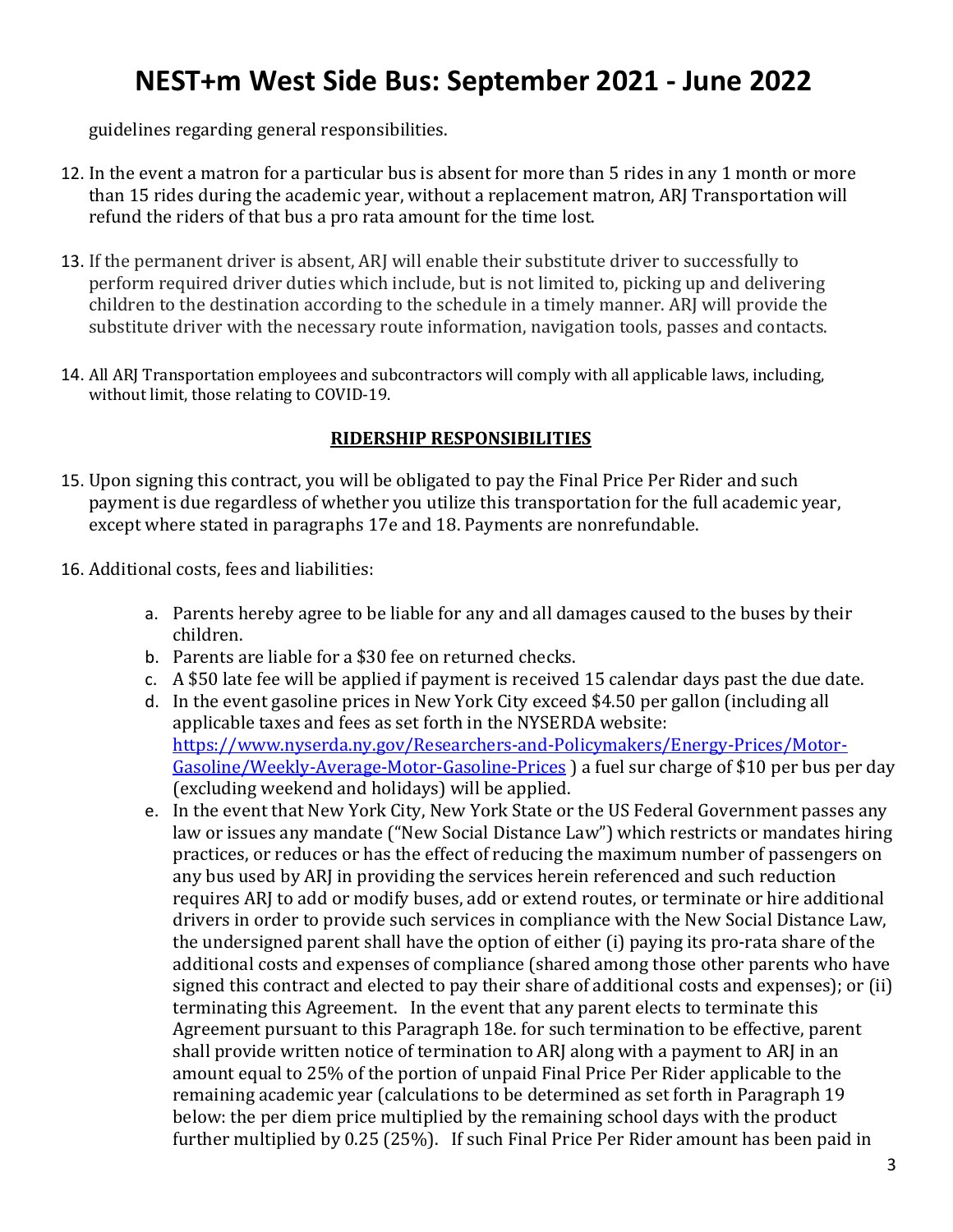full at the time of such termination, such parent shall be given a refund in an amount equal to 25% of the portion of the Final Price Per Rider applicable to the remaining academic year (i.e.: the per diem price paid multiplied by the remaining school days with the product further multiplied by 0.25 (25%). Termination refunds shall be payable by ARJ Transportation within 120 days of its receipt of such Termination notice. Notwithstanding the foregoing, in the event that ARJ is unable to comply with the New Social Distance Law, ARJ reserves the right to terminate this Agreement and provide parents with a refund in an amount equal to 100% of the portion of the Final Price Per Rider applicable to the remaining academic year (i.e.: the per diem price paid multiplied by the remaining school days).

- f. Any additional costs, fees or liabilities shall be due as follows By February 15, 2022, if incurred during the First Semester By July 10, 2022, if incurred during Second Semester
- 17. Lockdown Refund. If, during the 2021/2022 academic year, any Lockdown shall occur, then all riders who have timely and fully paid the Final Price Per Rider payment in accordance with Section 4 hereof, and all other payments, costs and fees due and owing as of the first day of a Lockdown, then such riders shall receive a refund equal to 75% of the per diem amount of the Final Price Per Rider for each school day of the Lockdown as determined in accordance with this section. For purposes of this Section and the following calculations, the 2021/2022 academic year shall be deemed to constitute 180 school days (meaning for purposes of this agreement, a school day is a day where school is originally scheduled to be open for the academic year) for the period from September 2021 through June 2022, including 90 school days for the period from September 1, 2021 through January 31, 2022 (the "first semester") and 90 school days for the period from February 1, 2022 through June 30 2022 (the "second semester"). The Final Price Per Rider actually paid for the first semester shall be divided by 90 school days to calculate the per diem price (i.e. the price per school day) for each school day of the first semester. The Final Price Per Rider actually paid for the second semester shall be divided by 90 school days to calculate the per diem price for the second semester. Such per diem price(s) shall then be multiplied by the total number of school days of a Lockdown (in ether the first or second semester or, if applicable both semesters) and the product shall then be multiplied by 0.75 (75%) to determine the amount of the Lockdown Refund. Lockdown Refunds shall be payable by ARJ Transportation within 120 days of the last day of the applicable Lockdown.
- 18. In the event of nonpayment, ARJ Transportation reserves the right to discontinue service and report such nonpayment for services to credit report agencies for such rider(s).
- 19. In the event you wish to discontinue service during the term of this contract **AND** you find a suitable replacement rider, ARJ Transportation will determine whether to release you from your obligations under this contract. The determination as to whether a replacement rider is suitable and whether to release you from this contract will be made by ARJ Transportation in its sole discretion following consultation with the route's parent coordinators.
- 20. The bus routes are determined with the goal of serving the overall needs of all the children on the bus and to ensure that the children arrive at school and at home, safely and in a timely manner. ARJ Transportation reserves the right to make changes to the bus route for the purpose of meeting the overall needs of the majority of riders.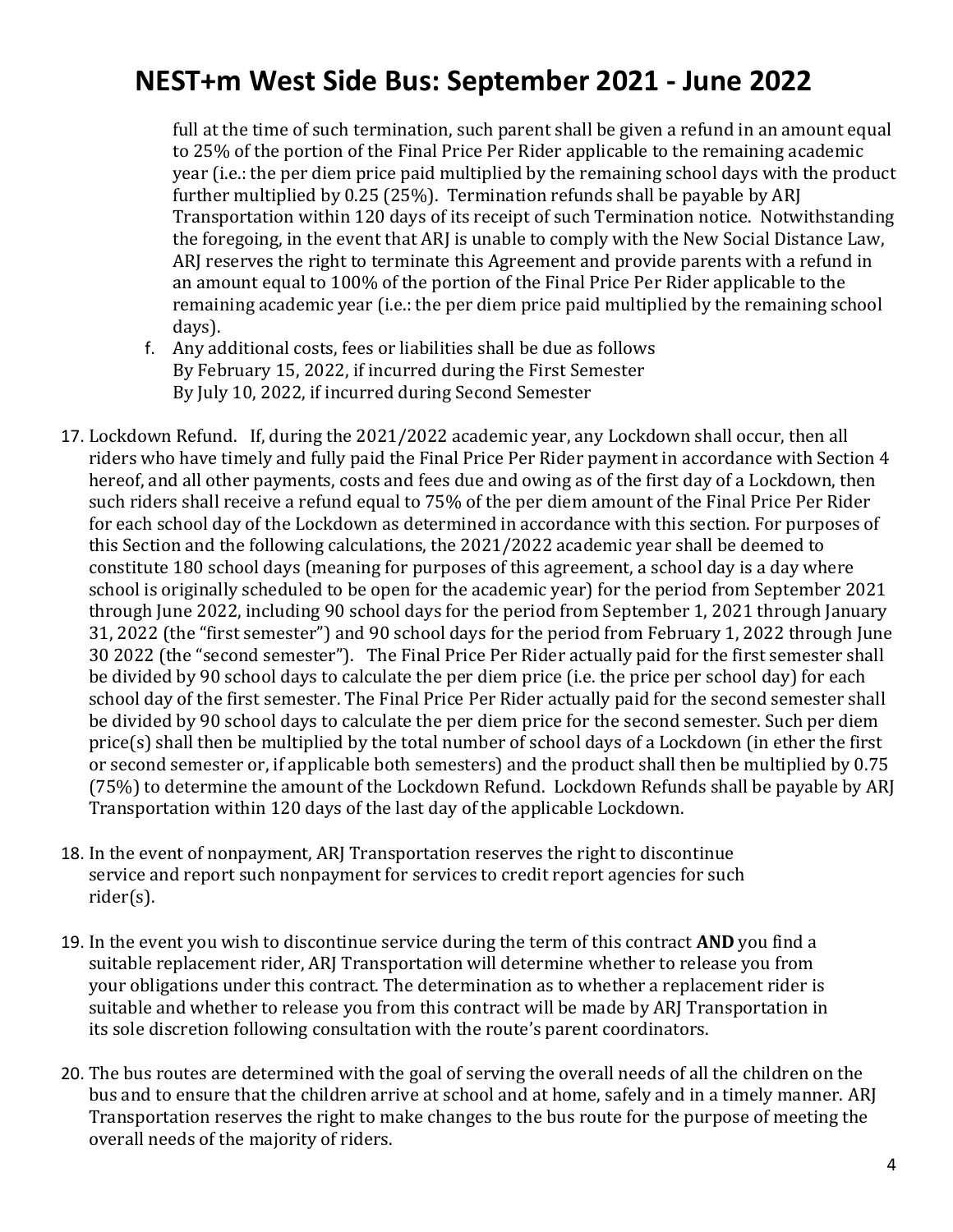- 21. Once school begins in the fall, ARJ Transportation will finalize the route. Finalizing the route will be at the discretion of ARJ Transportation (based on current riders' address data and prior year stops provided by parent coordinator) and, once finalized, no new stops will be added to the route. Parents that wish to participate in busing after the route has been finalized, must make arrangements to get their child(ren) to a pre- existing stop on the route.
- 22. Once the rider limit on a bus is reached, no new riders will be added to that bus, unless a current rider discontinues use of the bus.
- 23. Any parent who wishes to change their child's specific stop or other has other route related suggestions needs to make a request to that effect to the route's parent community through route's volunteer parent coordinators. Final determination whether to make the requested change will be made by ARJ Transportation in its sole discretion.
- 24. Any parent of a rider attempting to change the route, their child's specific stop, or the sequence of the stops by directing their request directly to the driver will be suspended from the bus for 1 week.
- 25. Any parent of a rider attempting to change the route, their child's specific stop, or the sequence of the stops by attempting to bribe, threaten or otherwise coerce the driver and or matron will be expelled permanently from the bus for the remainder of the academic year.
- 26. School dismissal is set at 2:50pm. If a student is not present in the designated pick –up area by 2:55pm or on the bus by 3:00pm and the matron/ARJ has not been able to make contact with you, the bus will leave and you will need to make arrangements to pick up your child from the school.
- 27. To keep daily rides efficient and safe and ensure on-time arrivals to school, the bus must follow established timetables (which may be adjusted at ARJ Transportation sole discretion). Once at a particular stop, the bus will wait **2 additional minutes** from the designated pick-up time as stated on bus timetable and one curtesy phone call will be made to locate the rider. **After a 2 minute grace period, the bus will leave** and parent/guardian will have to make arrangements to get that rider to school that day.
- 28. To avoid delays and unnecessary wait, parents/guardians must inform ARJ Transportation and the bus driver/matron if your child will not be on the bus.

#### **CODE OF CONDUCT**

- 29. Children need to wear their seatbelts at all times.
- 30. Eating food on the bus may be acceptable, but your child (ren) must clean up after themselves and remove any garbage their snacks create from the bus when they leave. However, the matron, driver or ARJ may ban or restrict eating if the children are not cleaning after themselves.
- 31. Yelling, screaming, use of profanity and inappropriate language, playing of loud or inappropriate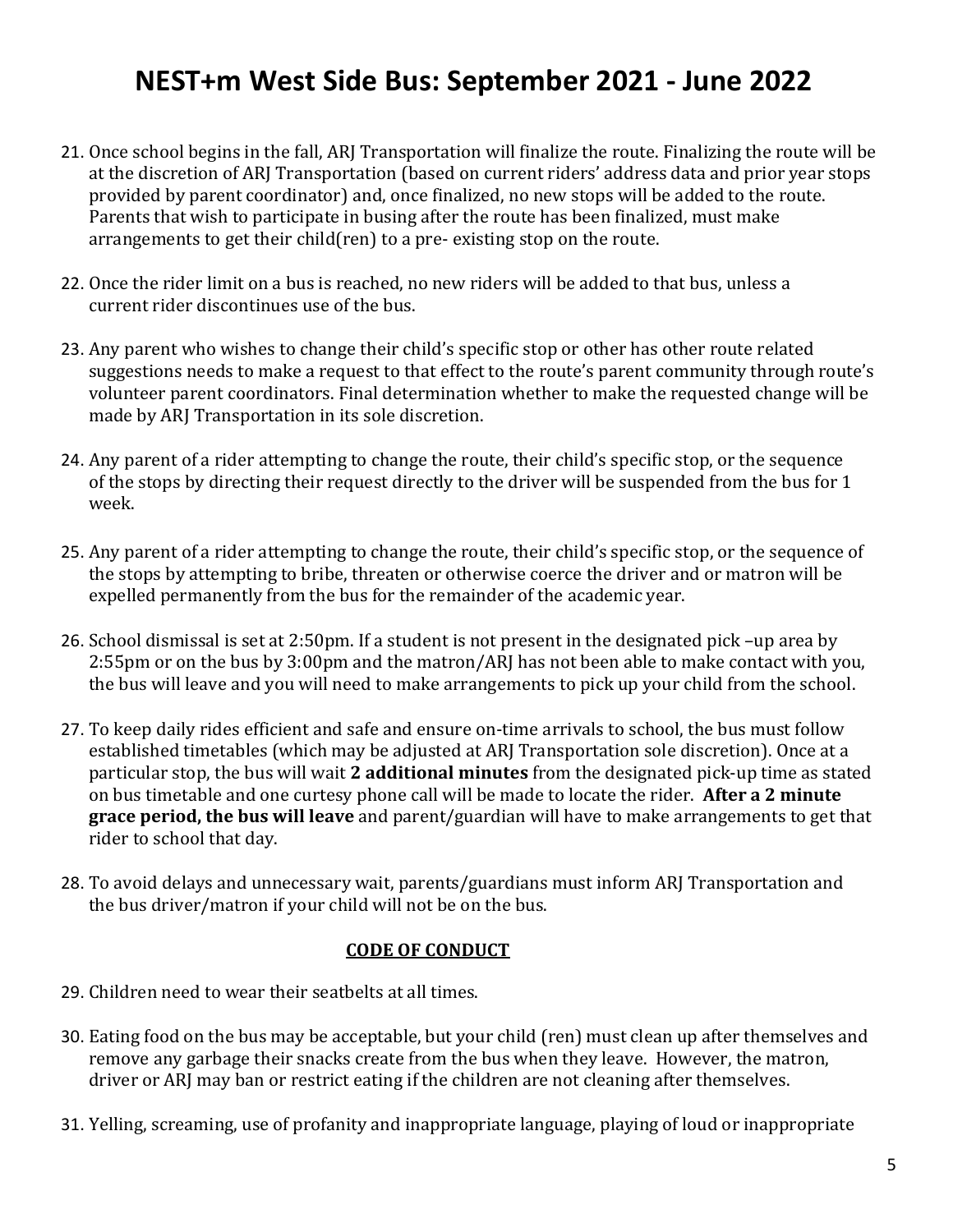music and media, or discussions of inappropriate topics on the bus are unacceptable behaviors.

- 32. Dangerous behavior—including, but not limited to, fighting and throwing things—will not be tolerated under any circumstances.
- 33. A rider shall not intimidate, harass, or bully another rider through words or actions. Such behavior includes: direct physical contact, such as hitting or shoving; verbal assaults, such as teasing or name-calling; and social isolation or manipulation.
- 34. Without prior written notice to which is acknowledged and accepted in writing by ARJ Transportation in its sole discretion, guests (e.g., playdates) of riders may NOT ride the bus as there needs to be a signed contract in place for each rider.
- 35. Failure to comply with the code of conduct (i.e. the behavior standards and requirements set forth herein or any other conduct prohibited by law) will result in a written notice to parent and ARJ Transportation reserves the right, in its sole discretion, to suspend services to the offending rider for one school day. If a rider continues to violate behavior standards and requirements following written notice to rider's parent or guardian, ARJ Transportation reserves the right, in its sole discretion, to suspend service for an extended period or discontinue service entirely to the offending rider.
- 36. We all understand that we are talking about children and that they will not always behave appropriately. NEVERTHELESS, AND NOTWITHSTANDING ANY TERM OR PROVISION HEREIN TO THE CONTRARY, ARJ TRANSPORTATION RESERVES THE RIGHT UNDER APPROPRIATE CIRCUMSTANCES TO DISCONTINUE SERVICE TO ANY RIDER AND REPEATED VIOLATION OF ANY OR ALL OF THE ABOVE RULES MAY RESULT IN SUCH REFUSAL OF SERVICE.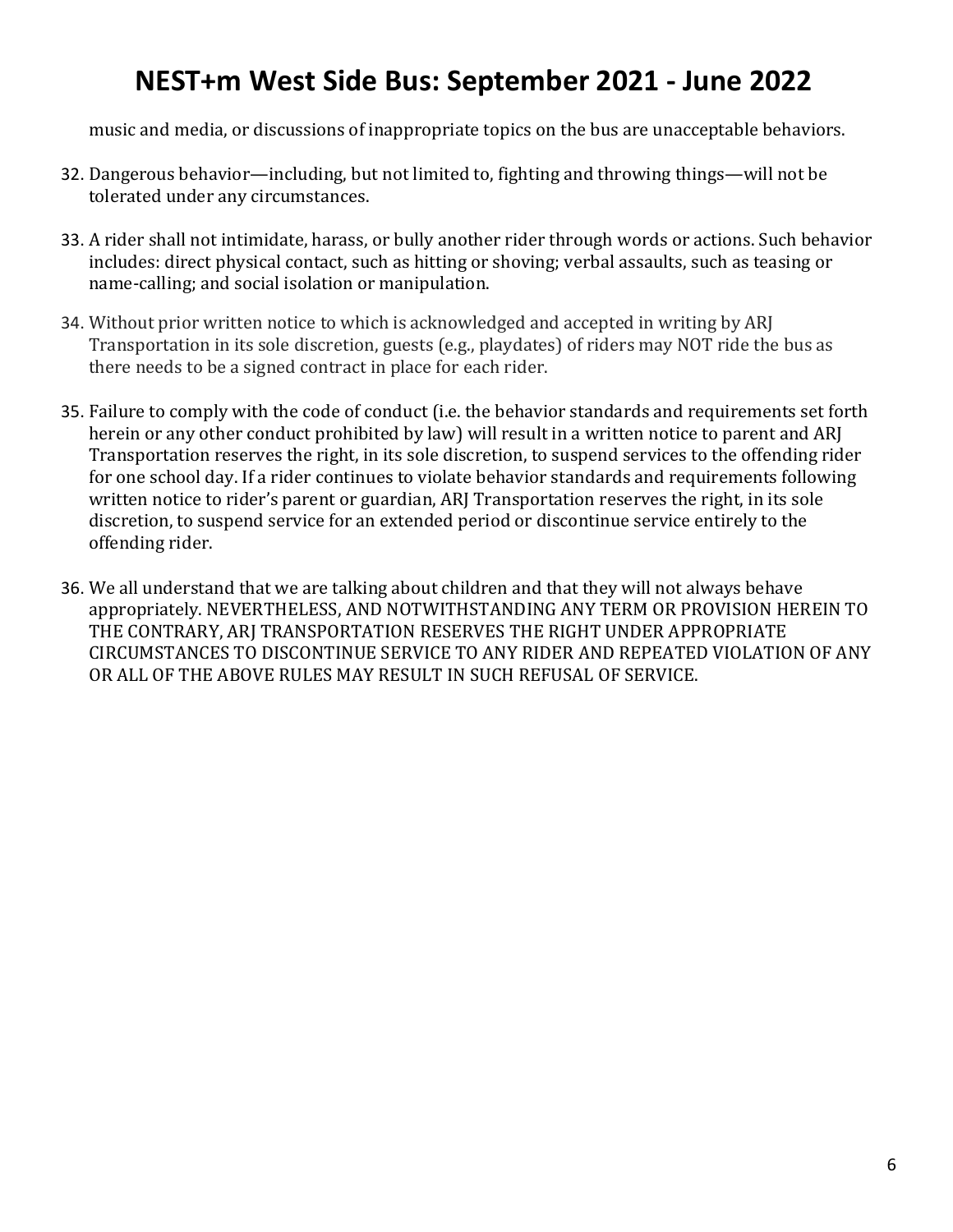### **PART II – ACKNOWLEDGEMENT**

I, \_\_\_\_\_\_\_\_\_\_\_\_\_\_\_\_\_\_\_\_\_\_\_\_\_\_\_\_\_\_ (parent name), understand that, by signing this agreement, I am acknowledging that I have read and understand all the terms of this agreement. I further understand that, by signing this agreement I am entering into a contract and I am agreeing to be bound by the terms and conditions set forth herein.

I further acknowledge that, by signing this agreement, I am responsible for all of the fees under this contract, including the fee for the bus itself (which includes the cost of a matron and tolls), and that I will remain responsible for these fees for the entire school-bus year, unless I am released from this obligation by ARJ Transportation, as described above.

I UNDERSTAND AND ACKNOWLEDGE THAT THIS IS A PRIVATE ARRANGEMENT AND NOT A CITY-RUN PROGRAM. ACCORDINGLY, I FURTHER UNDERSTAND AND ACKNOWLEDGE THAT I DO NOT HAVE A RIGHT TO BUS SERVICE OUTSIDE OF THE RIGHTS CREATED BY THIS CONTRACT.

I understand that I am responsible for ensuring that my child complies with the letter and spirit of the Code of Conduct and that I have the right to expect that the other riders on the bus will behave likewise. The Code of Conduct will be upheld and enforced by ARJ Transportation, the driver and the matron for the overall safety and comfort of all the riders on the bus. The parents/guardians of riders who receive three or more warnings within a week's time for their child(ren)'s noncompliance with the Code of Conduct will be called and the rider's behavior will be discussed. In the event these discussions do not resolve the matter, ARJ will determine whether a temporary suspension of the rider is warranted. Although rare, suspensions may be necessary and will be imposed to ensure a pleasant, safe and reasonably calm ride for all of the riders on the bus.

I acknowledge that I understand why a suspension may be necessary and that attempts to circumvent a suspension by forcing my way onto the bus with my child or otherwise influencing or coercing the bus driver or company will result in my child's expulsion from the bus for the remainder of the year.

Finally, I acknowledge that, by signing this agreement, I am agreeing to be part of a community of NEST+m Bus parents and riders. I understand that all of our cooperation is necessary for making this private bus arrangement successful and that we all need to contribute to upholding the rules for respect and polite behavior, in order to ensure a reasonably comfortable bus experience for all of our children.

|    | Date                                         |                   |
|----|----------------------------------------------|-------------------|
| By |                                              |                   |
|    | (Signed by parent/guardian)                  | (Print name here) |
|    |                                              |                   |
|    | Print child (ren)'s name(s) here: __________ |                   |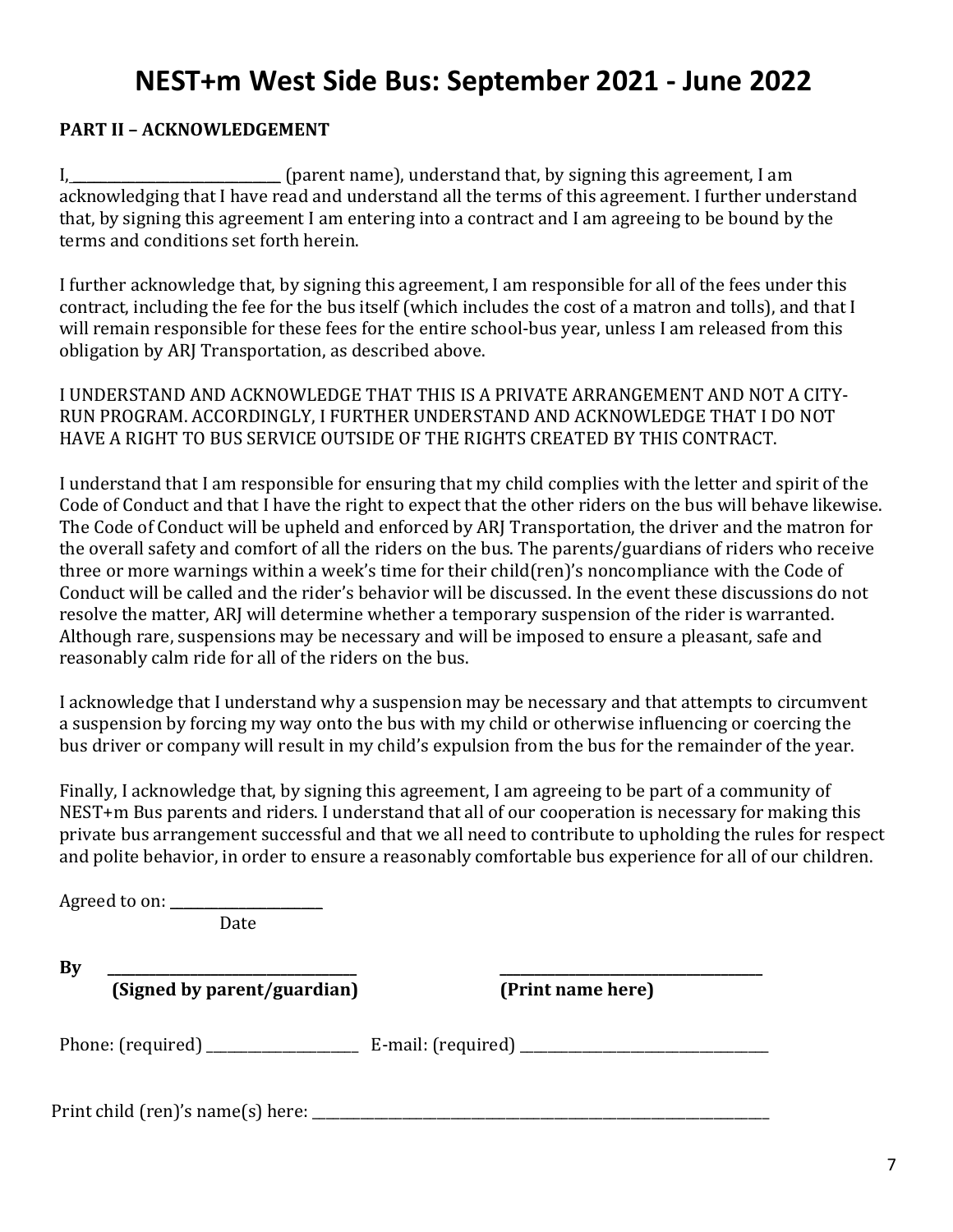### **West Side NEST+m Bus Code of Conduct (must be signed by grade 5 and up riders; parents please read)**

When riding the bus, I understand that I:

1. Must wear my seatbelt at all times.

2. Must clean up after myself if I eat food and remove any garbage my snacks create from the bus when I leave.

3. Must sit where the matron/driver assigns me to sit, and with any seatmate with whom the matron/driver asks me to sit.

4. Must arrive at the bus on time. If I am more than 2 minutes late, the bus will leave without me.

4. Must NOT yell, scream, use profanity and inappropriate language, or discuss inappropriate topics on the bus.

5. Must NOT engage in dangerous behavior—including, but not limited to, fighting and throwing things - these behaviors will not be tolerated under any circumstances.

Although this is a private bus service, I am expected to be on my best public behavior. I will remember that there are young children on the bus who view me as a role model and I will conduct myself accordingly.

Failure to comply with the code of conduct will result in a written warning to parent. After 2 warnings there will be a full school day suspension from riding the bus. If inappropriate behavior persists, I understand that I am subject to suspension up to a full week, at ARJ's discretion.

If I do not comply with this code of conduct, I understand that ARJ RESERVES THE RIGHT UNDER APPROPRIATE CIRCUMSTANCES TO DISCONTINUE SERVICE TO ANY RIDER; REPEATED VIOLATION OF ANY OR ALL OF THE ABOVE RULES MAY RESULT IN SUCH REFUSAL OF SERVICE WITHOUT REFUND.

I have read and understand the code of conduct.

Signed,

Sign name

Date \_\_\_\_\_\_\_\_\_\_\_\_\_\_\_\_\_\_\_\_\_\_\_\_\_\_\_\_\_\_\_\_\_\_\_\_\_\_